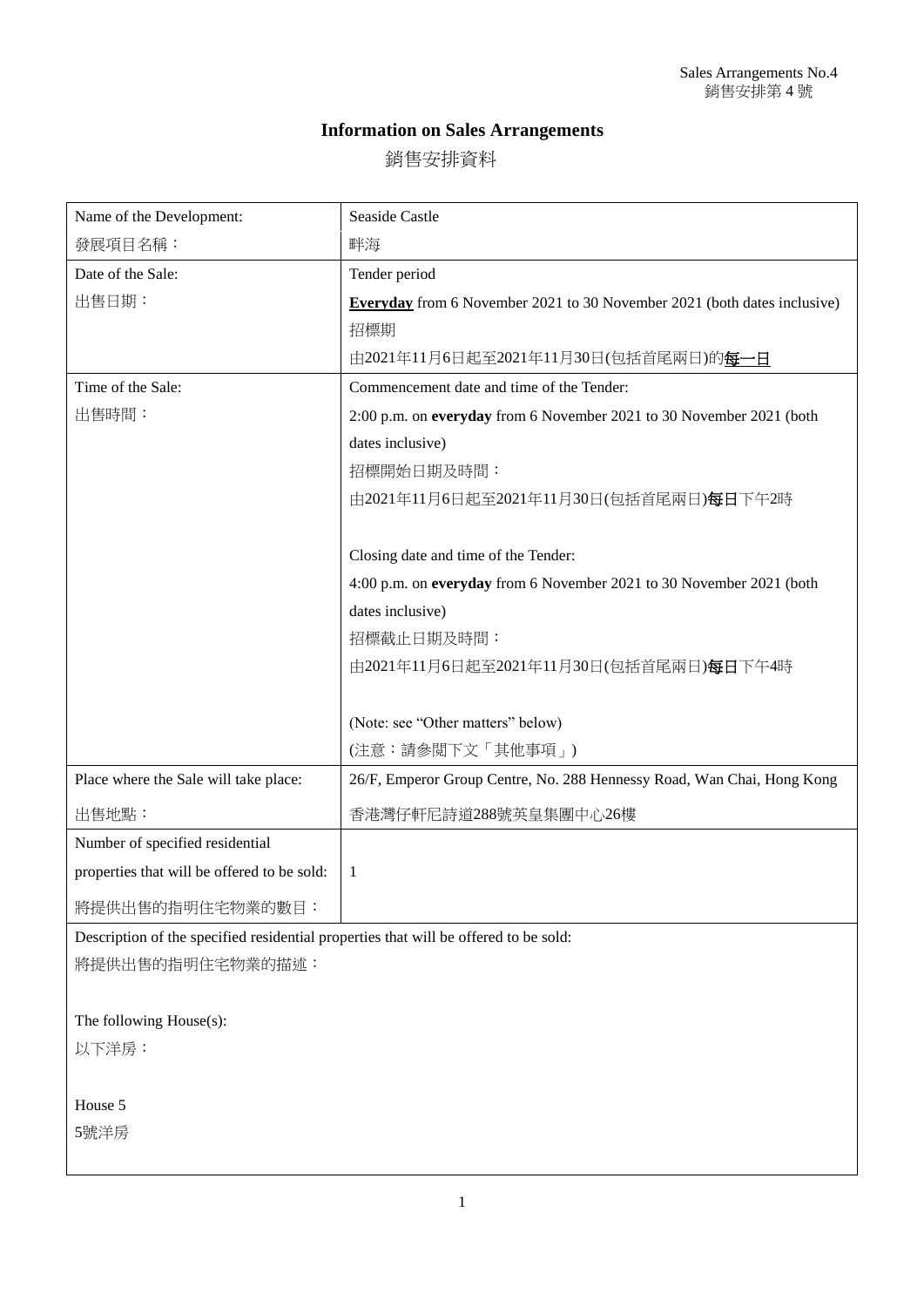The method to be used to determine the order of priority in which each of the persons interested in purchasing any of the specified residential properties may select the residential property that the person wishes to purchase: 將會使用何種方法,決定有意購買該等指明住宅物業的每名人士可揀選其意欲購買的住宅物業的優先次序:

## Sale by Tender

See details and particulars in the tender notice. From 6 November 2021 to 30 November 2021, the tender notice and other relevant tender documents will be made available for collection free of charge from Monday to Sunday between 11:00 a.m. to 3:00 p.m. daily at the following venue:-

2/F, Emperor Group Centre, No. 288 Hennessy Road, Wan Chai, Hong Kong

## 以招標方式出售

請參閱招標公告的細節和詳情。由2021年11月6日起至2021年11月30日,招標公告及其他相關招標文件可於星期一 至日每日上午11時至下午3時於以下地點免費領取:-

香港灣仔軒尼詩道288號英皇集團中心2樓

The method to be used, where 2 or more persons are interested in purchasing a particular specified residential property, to determine the order of priority in which each of those persons may proceed with the purchase:

在有兩人或多於兩人有意購買同一個指明住宅物業的情況下,將會使用何種方法決定每名該等人士可購買該物業的 優先次序:

Please refer to the tender notice and other relevant tender documents. 請參照招標公告及其他相關招標文件。

Other matters 其他事項

1. The Vendor does not undertake and is under no obligation to review, consider or accept the highest offer or any offer at all for the purchase of any specified residential property. The Vendor has the absolute right to withdraw from the sale of any specified residential property at any time before the acceptance of any offer. The Vendor has the absolute right to change the closing date and/or time of the tender in respect of all or any specified residential properties from time to time by amending and/or issuing (as the case may be) the Sales Arrangements. The Vendor has the absolute right to accept any offer at or before the closing time of the tender.

賣方並不承諾亦無責任閱覽、考慮或接受認購任何指明住宅物業最高出價之要約或任何要約。賣方有絕對權 利於接受任何要約前於任何時間撤回出售任何指明住宅物業。賣方有絕對權利透過修改及/或發出(視情況而 定)銷售安排不時更改全部或任何指明住宅物業的招標截止日期及/或時間。賣方有絕對權利於招標截止時間或 之前接受任何要約。

2. The specified residential properties are available for viewing by tenderers by prior appointment and showing of cashier order(s) in the amount as specified by the Vendor. Tenderers are invited and advised to view the specified residential properties before submission of tender offer.